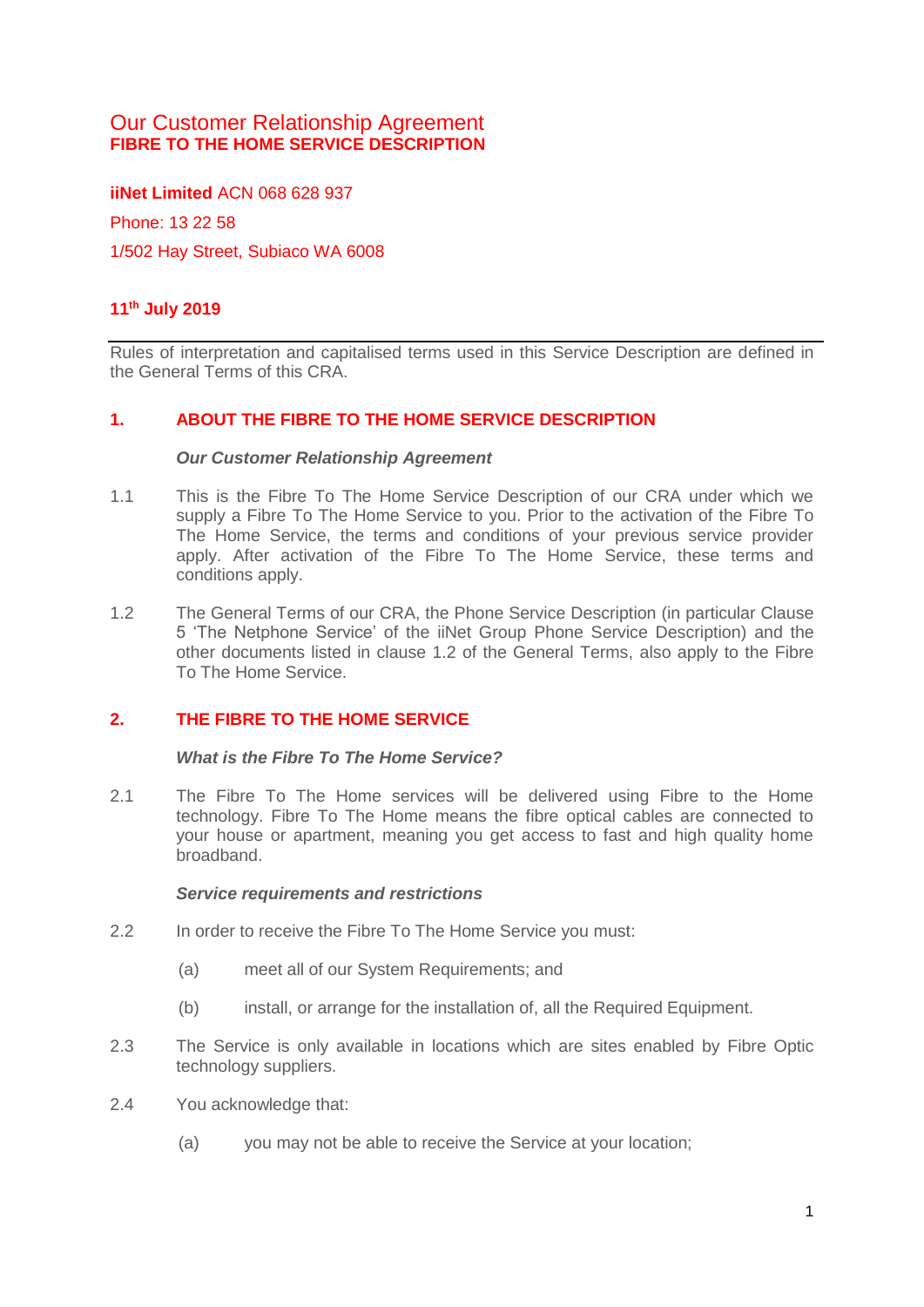- (b) we do not provide technical support for Services under the following conditions:
	- (A) running internal networks connected to the Service;
	- (B) running network services or providing network services to others via the Service;
	- (C) running connectivity software other than that provided with the Modem; or
	- (D) Macintosh operating systems below v10.0
- (c) the LinkSys WRP400 Modem supports up to 4 directly connected computers plus a wirelessly connected computer;
- (d) we do not guarantee that the Modem or other Software will be compatible with any network of machines.
- (e) we do not guarantee Internet connectivity through a wireless access point, or the compatibility of a wireless device or connection with Your Equipment and/or network structure;
- (f) some telecommunication services and products are not compatible with the Service and may not be available to you following installation of the Service. These services and products include but are not limited to older fax machines, Panasonic cordless analogue phones, Commander phone systems, PABX, line-hunt groups and other analogue devices;
- (g) we cannot guarantee that your connection to the Internet will achieve any specific speed specified in the Pricing Schedule at any given time.
- (h) we will use reasonable care and skill in providing the Service. However, given the nature of telecommunications systems (including the Service's reliance on systems and services not owned or controlled by us), we cannot guarantee that the Service will be continuous, fault-free or accessible at all times.
- 2.5 The following restrictions apply to the use of the Service:
	- (a) You must be over 18 years of age to apply for the Service.

### *Contract Term*

2.6 We will provide, and you must acquire the Service, in accordance with our CRA for at least the Contract Term. You may cancel the Service during the Contract Term but you may be required to pay a Break Fee as set out in the Pricing Schedule. After the end of the Contract Term, we will continue to provide the Service until it is cancelled in accordance with our CRA.

# **3. INSTALLING THE SERVICE**

3.1 We will notify you of Service Activation via the email address provided on your Application or via SMS to the mobile number provided on your Application.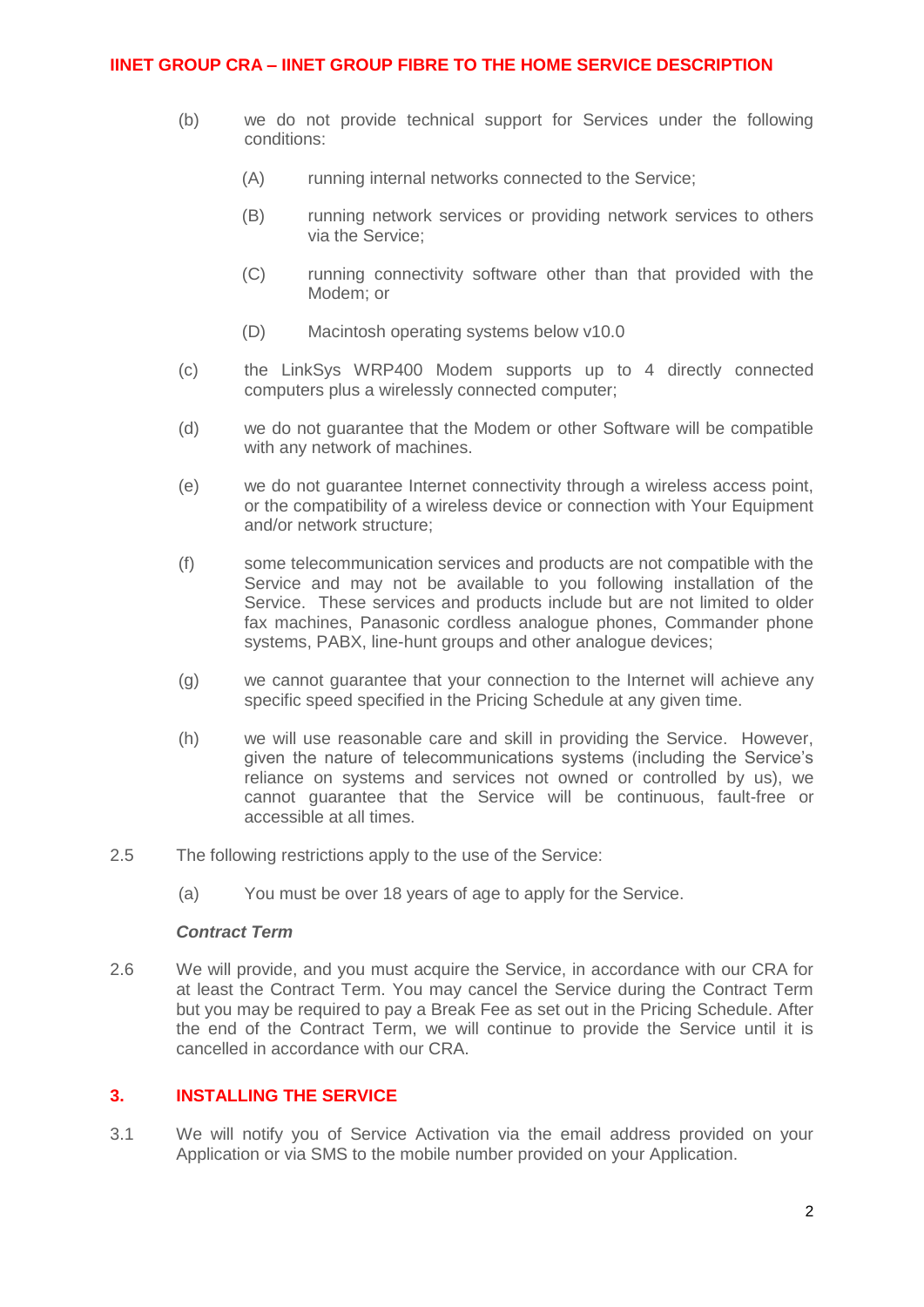- 3.2 We will endeavour to deliver any Hardware purchased promptly after approval of your Application.
- 3.3 You acknowledge that we may activate the Fibre To The Home Service before delivering the Hardware.
- <span id="page-2-0"></span>3.4 We are responsible for providing the Service up to the Network Boundary. You are responsible for all customer cabling.
- 3.5 For the purposes of clause [3.4,](#page-2-0) "Network Boundary" means the customer side of the optical network termination device.
- 3.6 You will be responsible for the cost of any third party services that may be required in relation to the installation of the Service to the Premises (eg electrician or licensed cabler).
- 3.7 If you notify us that your Hardware contains faulty components, you must give us sufficient information to assess the Hardware including allowing us to test your personal computer. If we find that the relevant component is not faulty, we may charge you an Incorrect Call-Out Fee (as specified in the Pricing Schedule).

# **4. SOFTWARE**

4.1 We may choose to provide you with Modem Software and other Software for use with the Service.

#### *Licence to use*

4.2 We grant to you a revocable, non-exclusive, non-transferable licence to use the Modem Software and other Software subject to this clause 4 and any end user agreement provided with the Software at the time of installation.

#### *Restrictions on Use*

- 4.3 Where we provide Software to you, you must:
	- (a) only use the Software (including storing, loading, installing, executing or displaying it on a computer) in conjunction with the Service and on the number of additional computers corresponding to the number of any Additional Users you have requested. If you have requested Additional Users, we will give you the number of licenses that corresponds to the number of Additional Users requested;
	- (b) not copy, translate, adapt, modify, alter, decompile, disassemble, reverse engineer or create any derivative works based on the Software or merge the Software with any other software, except where permitted by the *Copyright Act* 1968;
	- (c) only use the Software in accordance with our reasonable directions from time to time;
	- (d) not sub-licence, assign, share, sell, rent, lease, supply, distribute or otherwise transfer to any person your right to use the Software;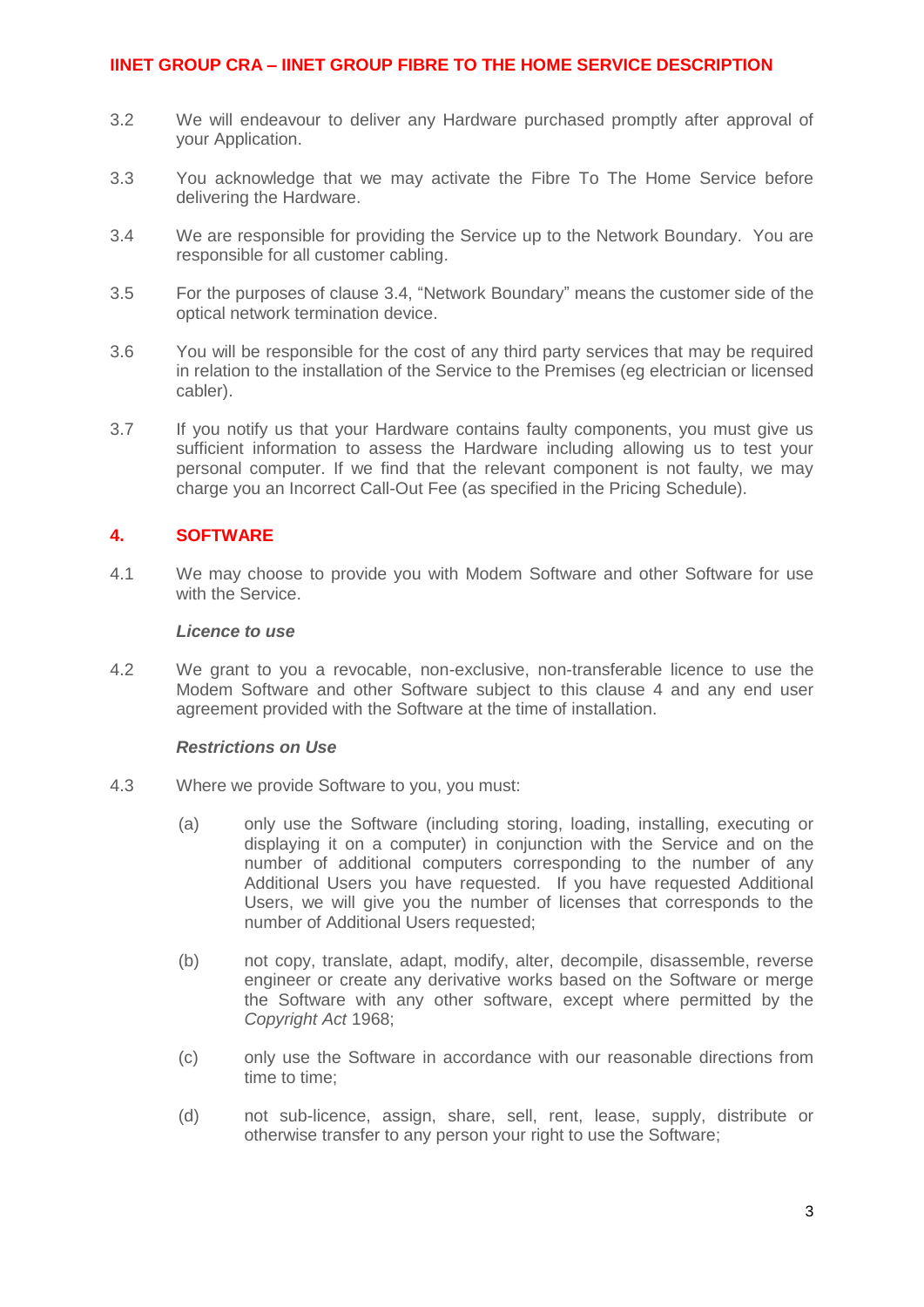- (e) not alter or remove any copyright or other intellectual property notifications applied to the Software; and
- (f) comply with the terms and conditions of any end user agreement provided with the software at the time of installation.
- 4.4 Upon termination of the Service, any Software licences granted as part of the Service will immediately terminate and you must return to us or destroy any copies of the Software if we direct you to.

# **5. EQUIPMENT**

- 5.1 We will provide you with the Required Equipment you order from us in your Application. Risk in the Required Equipment passes to you on delivery, and title to the Required Equipment passes to you when we receive payment in full.
- 5.2 If we do not supply any or all of the Required Equipment to you, you will need to supply all (or the remainder) of the Required Equipment before we can supply the Service to you.
- 5.3 If you choose to supply some or all of the Required Equipment yourself for use with the Service, the operation of such equipment and any repairs to it will be your responsibility.
- 5.4 We will manage your BoB<sup>®</sup> or Budii<sup>™</sup> modem remotely to configure your specific settings and apply relevant firmware upgrades via our servers.

## **6. FIBRE TO THE HOME SPECIFICS**

#### *Terms and conditions general*

- 6.1 The Fibre To The Home Service is a Broadband service delivered over a Fibre Optic Communications cable. Broadband provides access to the Internet and related services, such as email and the world wide web.
- 6.2 Fibre To The Home can only be provided in those premises in which the necessary infrastructure has been installed.
- 6.3 We will provide the Fibre To The Home Service to the Optical Network Terminal.
- 6.4 You are responsible for all wiring at your premise.
- 6.5 Where wiring does not exist or you have a fault with your wiring, you can arrange for your own contractor to perform the work required to install or fix this wiring. Alternatively after Service Activation you may lodge a fault with us and we will arrange a technician to attend your premises (you must be at the premises as required at the time the technician attends the premises to fix the fault). The technician will quote you a Variable Fee for Service based on any work required.

### *Fault reporting and restoration*

6.6 If your Fibre To The Home Service is faulty, in most cases you will be required to be at the Premises where the Fibre To The Home Service is installed for the fault to be fixed. If we require you to be at the Premises during fault fixing, we or our contractor will contact you to arrange a suitable time.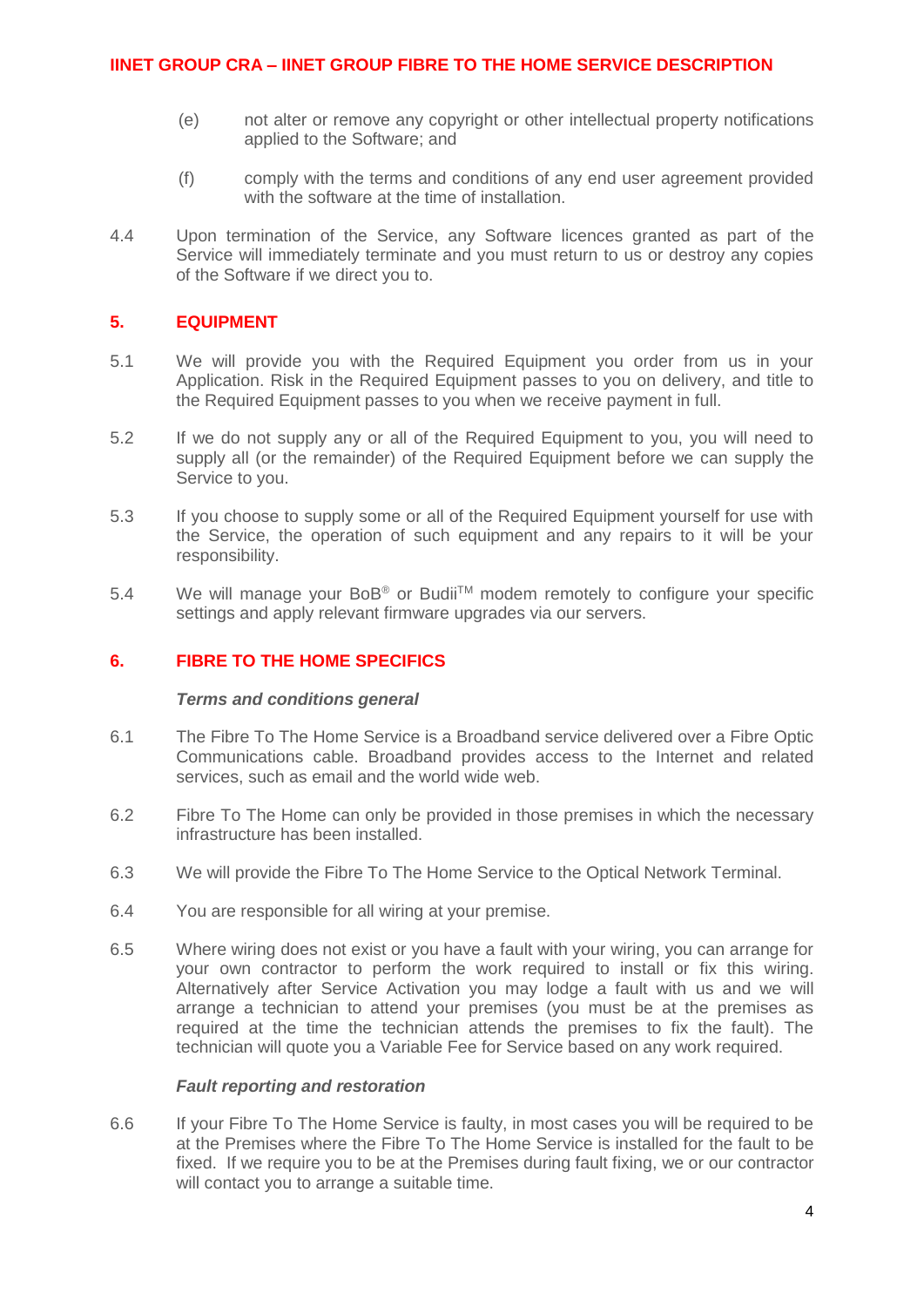- 6.7 If you lodge a fault on the Fibre To The Home Service and a technician has attended your Premises, and the fault is found to be caused by damage to network infrastructure (excluding damage caused by us) or where the fault is found to be within your own equipment (excluding where the fault is isolated to your wiring under which clause 6.8 applies), you will be required to pay an Incorrect Call-Out Fee together with any additional parts and labour (as specified in the Pricing Schedule) or as agreed with the visiting technician.
- 6.8 If you lodge a fault on the Fibre To The Home Service and the fault is isolated to the wiring at your Premises (where either it does not exist, or it exists and is faulty), you can arrange for your own contractor to perform the work required to install or fix this wiring, or you can request that we perform the required work. If requested, we will arrange a technician to attend your premises for which you must be in attendance, and prior to commencing the work the technician will quote you a Variable Fee for Service based on the work required.

#### *Netphone Service*

6.9 Netphone Service is a VoIP service which we may supply with your Fibre To The Home Service. Specific terms for the Netphone Service are set out in the iiNet Group Phone Service Description.

### *Cancellation*

- 6.10 To cancel your Fibre To The Home Service the authorised account holder must contact us and we will cancel the Fibre To The Home Service, subject to proof of identify and other requirements.
- 6.11 Cancellation of your Fibre To The Home Service will result in the cancellation of the corresponding Netphone Service, and you may have to pay a Break Fee (as set out in the Pricing Schedule) if it is during a Contract Term.

### *Other Information relating to the Fibre To The Home Service*

- 6.12 You acknowledge and agree that:
	- (a) the same incentives and benefits (for example, discount plans and any concessions) available from your previous service provider may not be available for the Fibre To The Home Service;
	- (b) prior to the date that the Fibre To The Home Service is provided by us, any content and/or carriage services provided over the relevant telephone line will be provided by your previous service provider;
	- (c) you will contact your previous service provider in relation to the provision of services and any faults relevant to the telephone line in the period prior to the date that the Fibre To The Home Service is provided by us;
	- (d) our staff or representatives and/or your previous service provider may need to access your Premises for the purposes of installation or maintenance work;
	- (e) if you make an Application for the Fibre To The Home Service, any pending orders in relation to your existing service will be cancelled;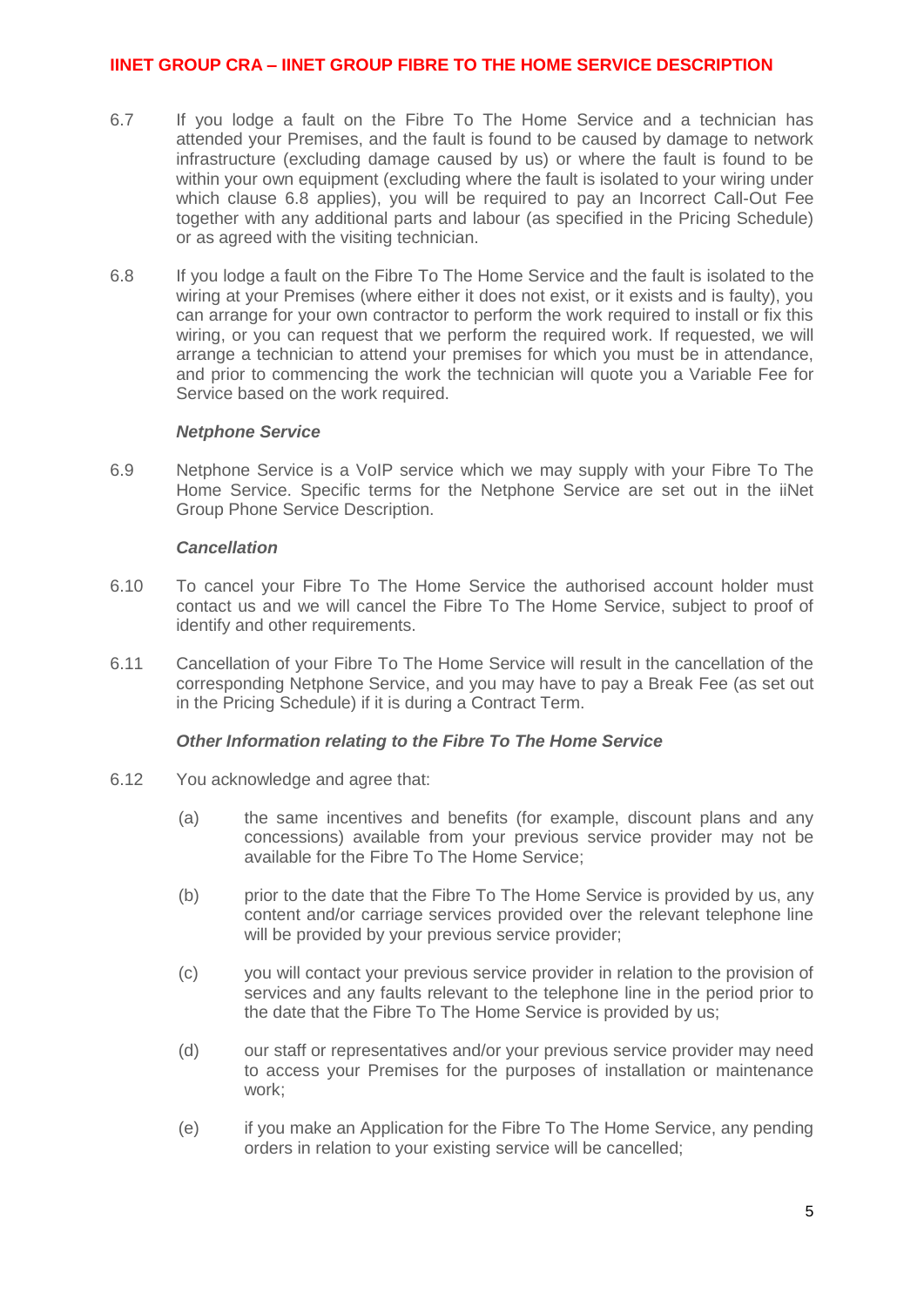- (f) whether or not we provide the Fibre To The Home Service to you is dependent on a number of factors including availability of the service. The availability of the Fibre To The Home Service also varies depending on the geographic and technical capability of the underlying Network;
- (g) to receive the Fibre To The Home Service, you are required to have the Required Equipment. We are under no obligation to provide the Fibre To The Home Service to you if you do not have the Required Equipment;
- (h) if we agree to provide the Fibre To The Home Service to you, we will advise you if there is any significant delay during the Application process.

### **7. SERVICE CHARGES AND BILLING**

#### *Service charges*

- 7.1 You must pay the charges for the Service set out in the Pricing Schedule and any other charges set out in your Application.
- 7.2 The charges for the Service will depend on the Service options, features and characteristics for each Service option selected by you in your Application.

#### *Billing*

- 7.3 We will bill you for the charges for the Service in accordance with the billing period set out in the Pricing Schedule.
- 7.4 Your bill will be electronically mailed to the email address provided by you to us from time to time. Printed-paper invoices requested by you will incur a monthly fee as specified in the Pricing Schedule or such other fee as notified by us to you from time to time.

### *Variation of charges*

7.5 We may vary the charges payable for the Service at any time in accordance with clauses 1.3 to 1.8 of the General Terms.

### *Commencement of charges*

- 7.6 Service charges will accrue from:
	- (a) the date on which the Service is first connected; or
	- (b) 14 days after the Service Activation,

which ever happens first.

### *Payment*

- 7.7 You must pay the charges for the Service:
	- (a) by direct debit payment from your credit card or nominated bank account; or
	- (b) by a acceptable method as described on your invoice.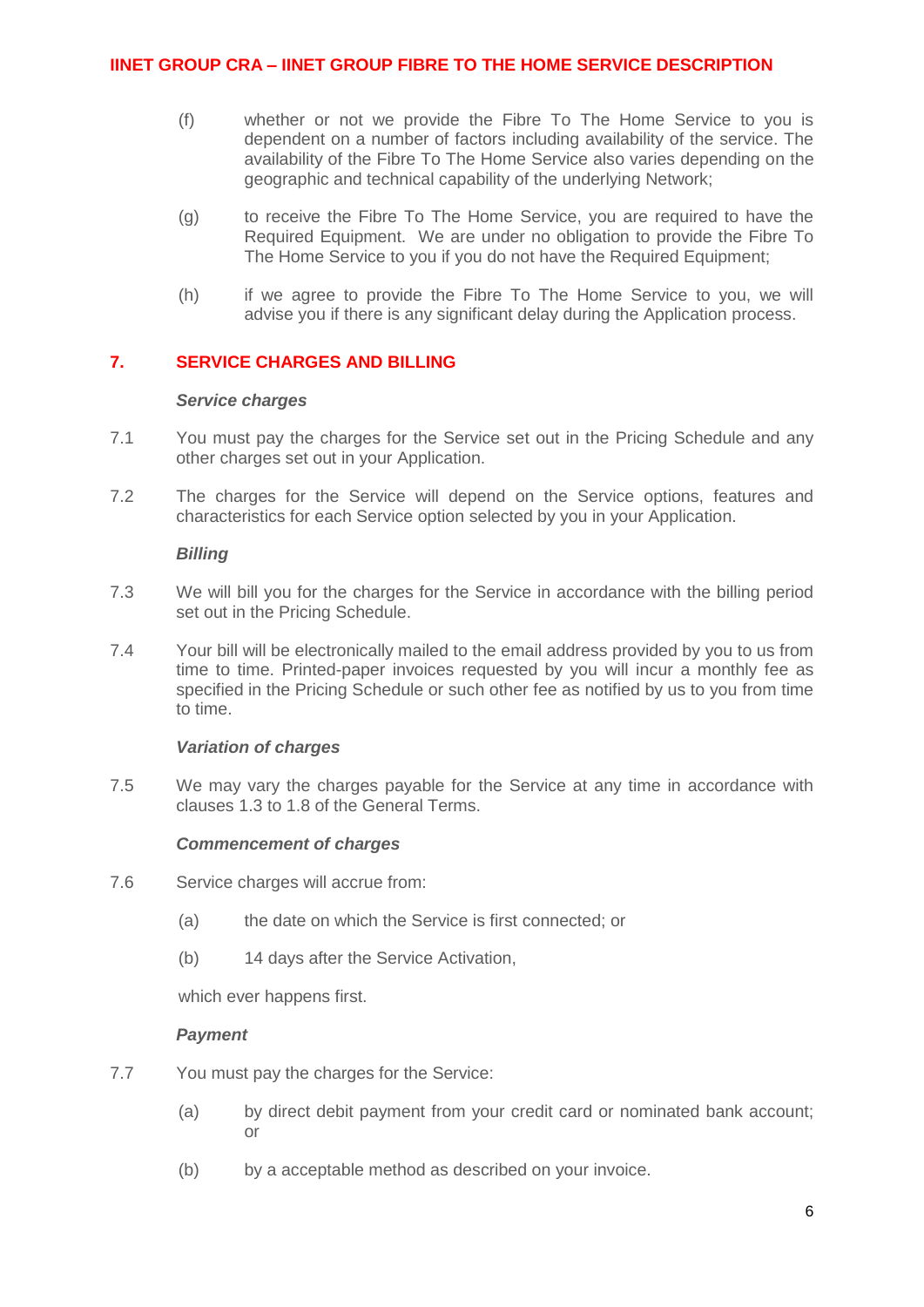- 7.8 If you provide us with your credit card details for the purposes of paying for the Service, we may:
	- (a) charge all fees to your credit card on a monthly basis from the applicable date referred to in clause 7.6;
	- (b) disclose your credit card details to, and obtain information from, any financial information or credit card issuer to verify the credit card details;
	- (c) take steps to verify that there is sufficient funds available on your credit card account to pay for invoiced fees; and
	- (d) charge any Break Fee payable under clauses 9.3 to your credit card immediately on notice of cancellation of the Service.
- 7.9 If the direct debit from your bank account, or from your credit card is declined for any reason we may impose a Decline Fee (as set out in the Pricing Schedule).
- 7.10 Subject to your rights in relation to Interruptions to the Service as set out in clauses 14.4 to 14.8 of the General Terms, you must continue to pay the charges for the Service even if:
	- (a) your computer is not working;
	- (b) you actively cease using the Service for any reason in circumstances where the Service is available for use; or
	- (c) the Service is unavailable, or has limited availability, for an insignificant period due to a Network or system outage.

#### **8. MONTHLY USAGE ALLOWANCE AND SHAPING**

#### *Exempted Sites*

- 8.1 There are certain sites on the Internet (**Exempted Sites**) from which you can Download without the Usage counting towards your Monthly Usage Allowance and, if you do reach your Monthly Usage Allowance, downloads from these Exempted Sites are not affected by Excess Usage Charges or Shaping and can continue to be downloaded at High Speed. A list of these Exempted Sites is available on our Website. We may, at our discretion, make changes to this list from time to time.
- 8.2 Some Exempted Sites contain links to content that is external to the Exempted Sites and this external content will be included in your Monthly Usage Allowance.
- 8.3 Only Downloads from Exempted Sites are excluded from your Monthly Usage Allowance. Data uploaded to Exempted Sites is counted towards your Monthly Usage Allowance.
- 8.4 Content purchased from the iTunes Store (Australia only) will not be counted towards your Monthly Usage Allowance. Podcasts and feature film trailers delivered via iTunes will be counted towards your Monthly Usage Allowance. All traffic incurred by usage of iTunes Stores outside of Australia will count towards your Monthly Usage Allowance. Apple Computer Australia Pty Ltd provides the iTunes Store service. Apple Computer Australia Pty Ltd provides all charging and support of the service.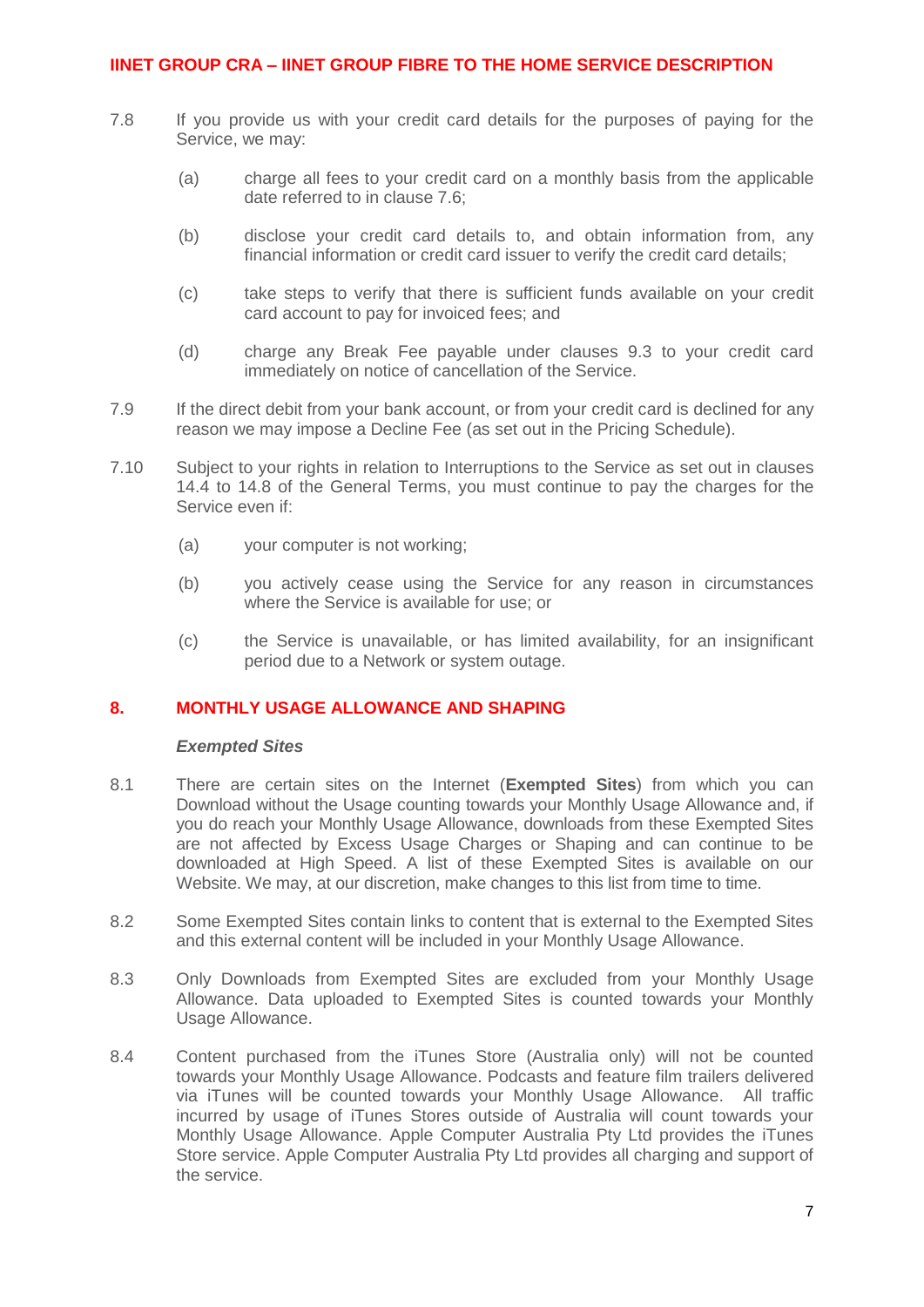8.5 You must not illegally copy or redistribute content available through the iTunes Store (Australia).

#### *Monthly Usage Allowance*

- 8.6 Each Fibre To The Home Pricing Plan provides a Monthly Usage Allowance that represents the maximum Usage that can be used at High Speed during a Billing Month (regardless of the number of days in that month). Barring Exempted Sites, all traffic is counted towards the Monthly Usage Allowance on the Fibre To The Home Service, including Netphone uploads.
- 8.7 Your Usage is reset to zero each month, commencing on the date you are initially billed for the Service ("**Billing Month**"). Your amount of data Usage (measured in Megabytes) applies to a combination of Downstream and Upstream data.

#### *Shaping*

- 8.8 If your Usage exceeds the Monthly Usage Allowance for any given Billing Month, then your access to the Fibre To The Home Service will be Shaped (Downstream and Upstream). The Netphone service is exempted from Shaping.
- 8.9 Your Service will remain Shaped until the commencement of the next Billing Month. Any unused Monthly Usage Allowance in any Billing Month cannot be rolled over into subsequent Billing Months.
- 8.10 Your Service is shaped during the period (Peak or Off Peak) in which you have exceeded your usage.
- 8.11 You may purchase additional quota for your plan by adding a Data Pack as outlined in the Pricing Schedule. Quota is added to either period (Peak or Off Peak.) Any unused allowance in your Data Pack in any Billing Month cannot be rolled over into subsequent Billing Months.

### *Monitoring your Usage*

- 8.12 We may notify you by email to your email address provided by you from time to time, when your Usage has exceeded the Monthly Usage Allowance. We reserve the right to monitor any additional Usage whilst access to your Service is Shaped.
- 8.13 An online Usage monitoring application is provided on our web page to allow you to view your Usage for the current Billing Month.

### **9. CANCELLATION, SUSPENSION AND VARIATION**

#### *Cancellation or suspension by us*

9.1 We may cancel, suspend or restrict the supply of the Service to you in accordance with the General Terms of our CRA.

#### *Cancellation or suspension by you*

- 9.2 You may cancel the Service at any time by contacting us and verifying your identity but you may be required to pay a Break Fee in accordance with clause 9.3.
- 9.3 If you cancel the Service after Fibre To The Home Service Activation but before the end of the Contract Term, the Break Fee set out in the Pricing Schedule will apply.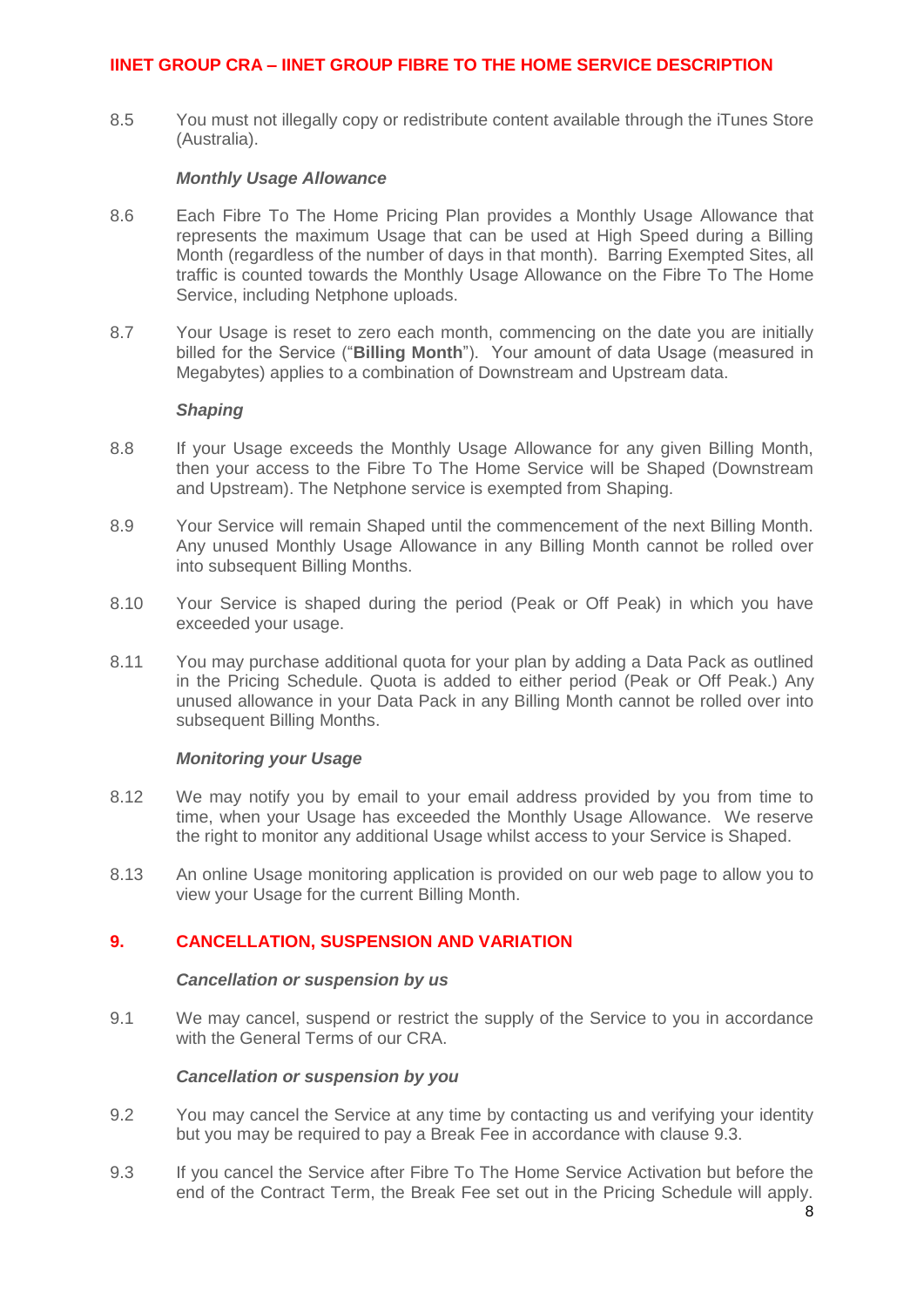Subject to our Billing Policy, you authorise us to debit these payments from your credit card or bank account at the time of receipt of a cancellation notice from you. We will credit any fees paid in advance by you against fees payable by you for another service supplied by us or another iiNet Entity to you.

9.4 Fibre To The Home services cannot be suspended by you as there is an on-going cost incurred by us in maintaining the connection with our supplier.

#### *Variations*

- 9.5 You may vary a Fibre To The Home Pricing Plan within the Fibre To The Home Service range to another Fibre To The Home Service Pricing Plan within that range. A fee for making a variation may apply as described in the Pricing Schedule.
- 9.6 If you vary your Service of Fibre To The Home Pricing Plan by using the online Toolbox plan you are responsible for ensuring that the varied Service selected by you meets your requirements.
- 9.7 The variation of your Service or Fibre To The Home Pricing Plan, will not affect the duration of the Contract Term.
- 9.8 We will apply any fees paid in advance by you against the fees payable for the varied Service. All Traffic used in the previous 30 days will count towards the Monthly Usage Allowance applicable to the varied Service for the purposes of Shaping.

### **10. FIBRE TO THE HOME SERVICE AND MOVING PREMISES**

#### *Cancellation or disconnection of your Fibre To The Home Service*

- 10.1 To cancel your Fibre To The Home Service the authorised account holder must contact us and request us to cancel the service, subject to proof of identify and other requirements.
- 10.2 Cancellation of your Fibre To The Home will result in the cancellation of your Netphone Service.
- 10.3 From time to time, we may be notified by our provider that the Fibre To The Home Service can no longer be provided. In this circumstance, we will contact you to arrange the cancellation of your Fibre To The Home Service. We will not be liable to you for any such cancellation.

#### *Moving Premises*

- 10.4 The Service may not be available from all locations. If you plan to move Premises you must make an Application at the new Premises and cancel your existing Fibre To The Home Service.
- 10.5 If the Service is available at your new Premises:
	- (a) we may accept your Application and provide the Service at your new Premises; and
	- (b) we will charge you a setup fee as specified in the Pricing Schedule.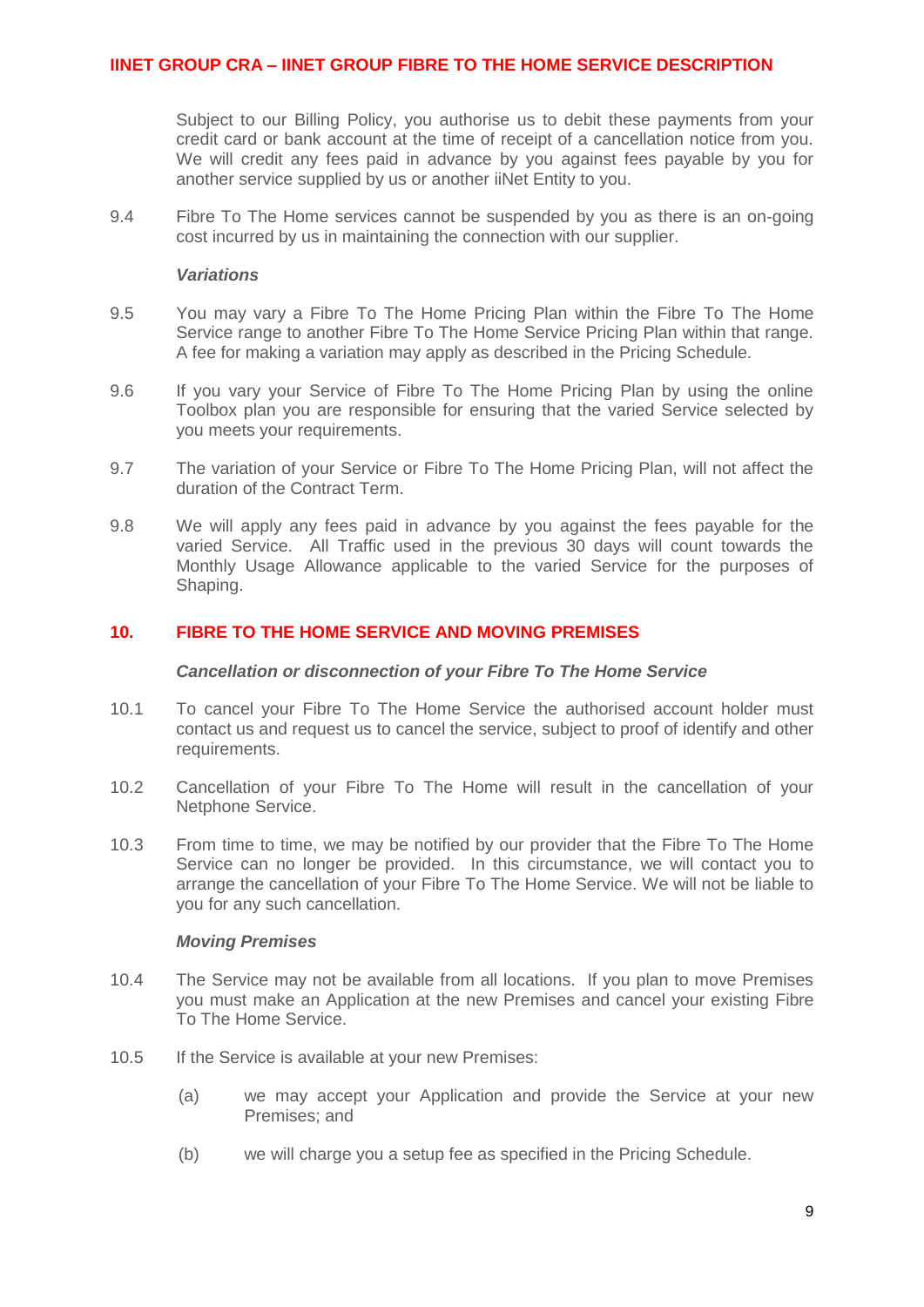- 10.6 If the Service is not available at your new Premises and you move before the end of the Contract Term and:
	- (a) you elect to obtain an alternative service from us at your new address, we will waive any Break Fee payable under clause 9.3, but we will charge you a set-up fee for the new service, as specified in the Pricing Schedule.
	- (b) we are unable to provide an alternative service at your new address or you elect not to obtain an alternative service from us, then the Break Fee payable under clause 9.3 will apply.

# **11. CUSTOMER SUPPORT**

#### *Fault reporting and rectification*

- 11.1 If you experience a fault in respect of your connection to the Service, you can contact customer support by telephoning or emailing us.
- 11.2 We will use reasonable endeavours to rectify the fault within 72 working hours after you report a fault to us in accordance with clause 11.1. However, depending on the nature of the fault, rectification may take longer than 72 working hours.
- 11.3 We provide customer support for connecting the Service to a single computer that meets the System Requirements. We will not provide customer support for the connection of additional computers (even if you have nominated Additional Users for the Service), networking devices or local area networks to the Service.

#### *Back-Up Service*

11.4 As there is no telephone line associated with this service, the backup Dialup Service may only be accessed where a PSTN service exists.

#### *Warranty*

11.5 We provide the warranty periods specified in the Warranty Information Statement at no extra cost, with Equipment we supply to you. The warranty periods do not apply where you have supplied your own modem or other Equipment.

#### *Software*

11.6 We are unable to provide support for software that was not supplied by us, including software Downloaded from the Internet.

### <span id="page-9-0"></span>**12. USE OF THE SERVICE**

- 12.1 When using the Service you must comply with:
	- (a) our CRA, including clause 4 of the General Terms, and this clause [12;](#page-9-0) and
	- (b) any rules, including any acceptable use conditions, imposed by any third party whose content or services you access using the Service or whose Network on which your data transmits.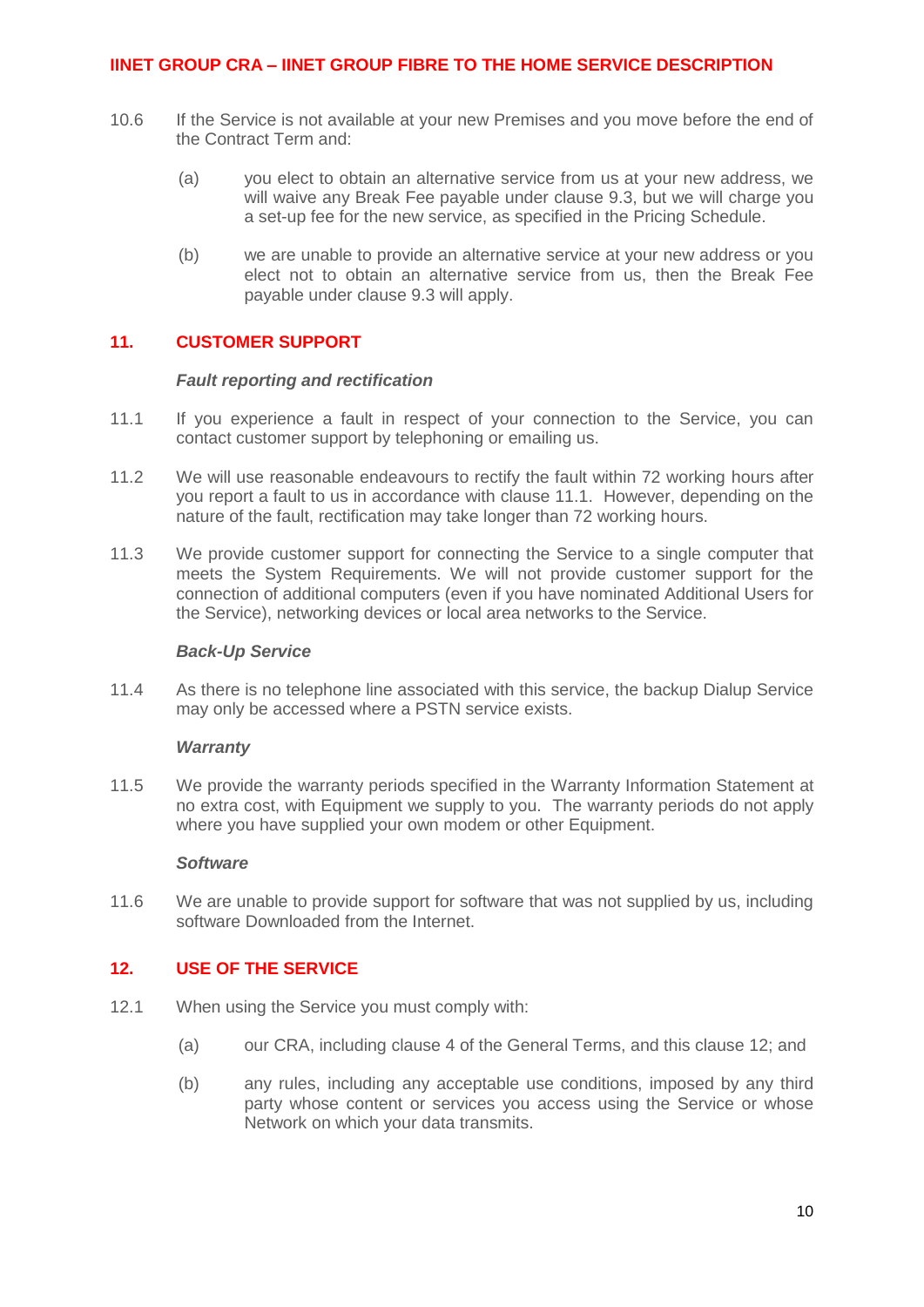- 12.2 Any use of the Service at the Premises is your responsibility. The terms of our CRA apply to you and also to anyone else who uses the Service (regardless of whether you give them permission to do so or not).
- 12.3 You must ensure that any software you use in relation to the Service is properly licensed.
- 12.4 The use of a Local Area Network (LAN) for personal use is permitted, however the set-up and configuration of a LAN connected to the modem is not supported by customer service.
- 12.5 All IP addresses provided by us for your use remain our property. Most Services include a dynamic IP address. A new IP address is usually allocated whenever the computer and modem are rebooted. The IP address remains until the next time the computer and modem are switched off. Where provided, you may configure your computer or modem to connect using a static IP address.
- 12.6 We may at any time adjust aspects of the Service for security or Network management reasons, including, without limitation:
	- (a) deleting transitory data that has been stored on our servers for longer than 90 days;
	- (b) deleting stored email messages that are older than 90 days;
	- (c) rejecting any incoming email messages and attachments that exceed 30 Megabytes (including encapsulation):
	- (d) delivering access and content via proxy servers;
	- (e) limiting the number of addresses to whom an outgoing email can be sent;
	- (f) refusing to accept incoming email messages to mailboxes that have exceeded the email storage limit;
	- (g) managing the Network to prioritise certain types of Internet traffic over others; and
	- (h) blocking or filtering specific Internet ports.
- 12.7 You are responsible for providing any security or privacy measures for your computer networks and any data stored on those networks or accessed through the Service. We will not be liable to you in respect of any loss, damage, costs or expenses incurred by you in connection with your failure to provide that security.
- 12.8 You may request Additional Users on the Service in accordance with the Pricing Schedule.
- 12.9 You must take reasonable steps to ensure that others do not gain unauthorised access to the Service through your account. We recommend that you do not disclose your password to others and that you change your password regularly.
- 12.10 We may monitor use of the Service to investigate a breach (or suspected breach) of the Fair Use Policy or upon the request of an authorised authority.